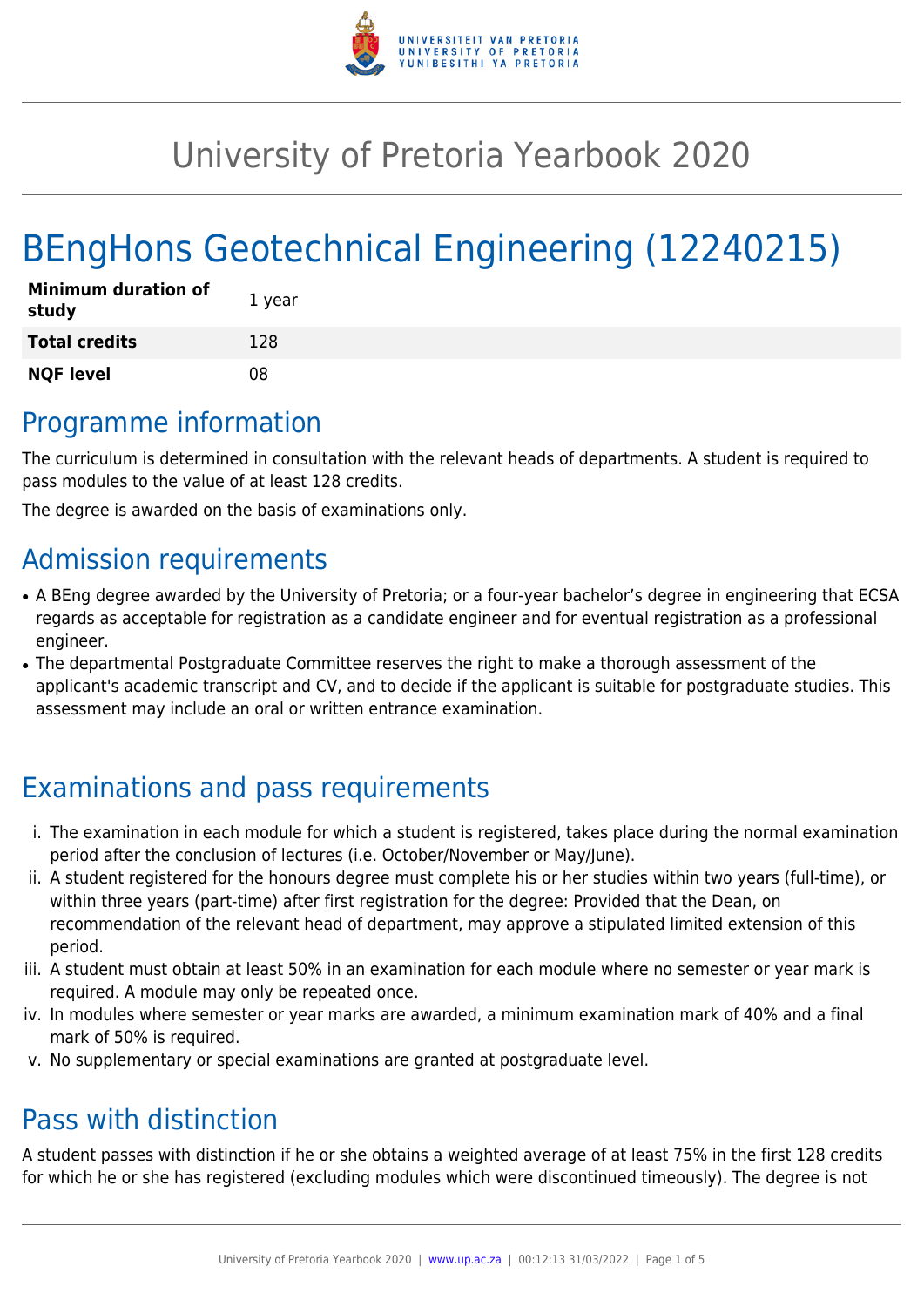

awarded with distinction if a student fails any one module (excluding modules which were discontinued timeously).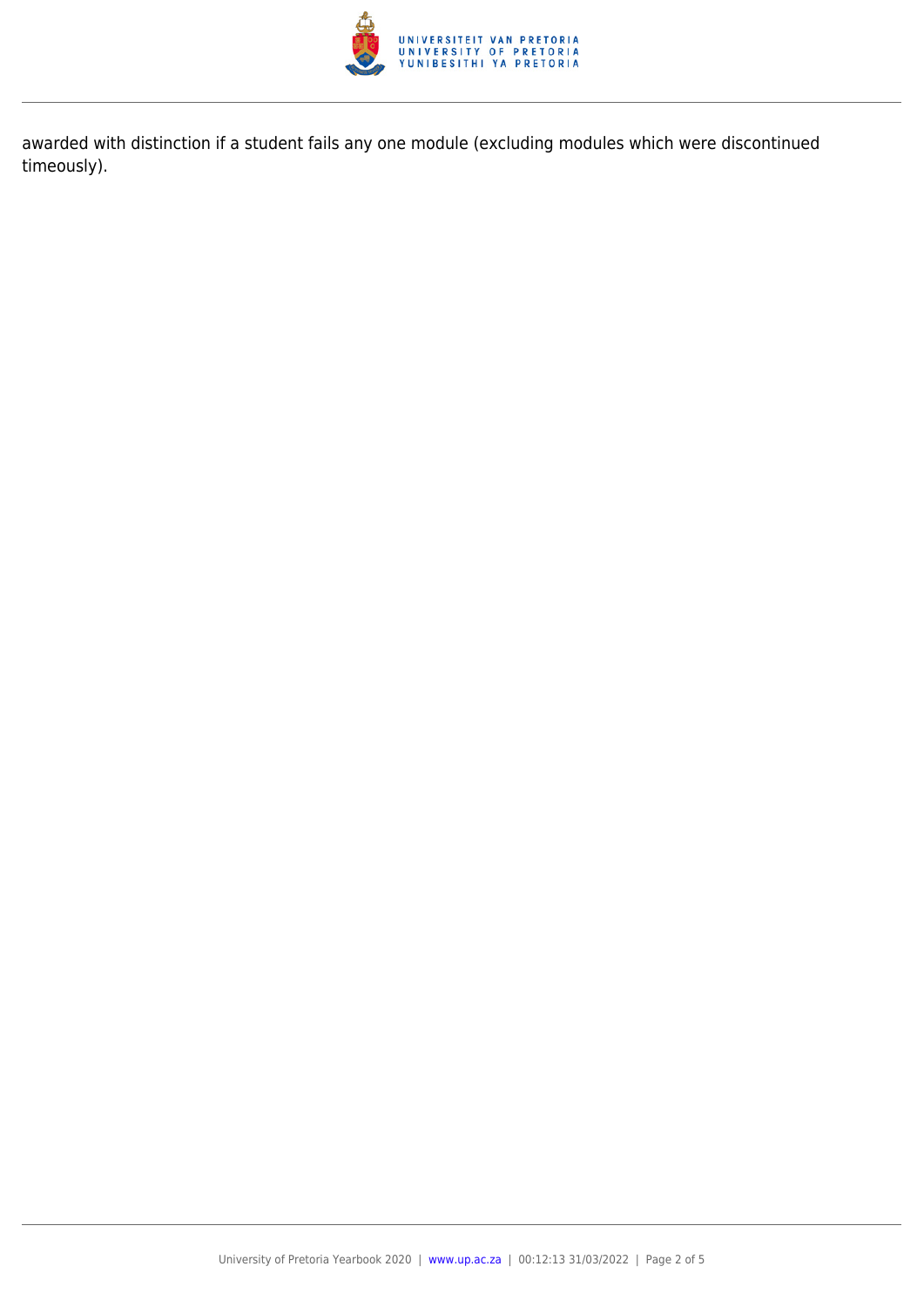

### Curriculum: Final year

**Minimum credits: 128**

### **Core modules**

#### **Analytical soil mechanics 787 (SGS 787)**

| <b>Module credits</b>         | 24.00                          |
|-------------------------------|--------------------------------|
| <b>Prerequisites</b>          | No prerequisites.              |
| <b>Contact time</b>           | 20 Contact hours               |
| <b>Language of tuition</b>    | Module is presented in English |
| <b>Department</b>             | Civil Engineering              |
| <b>Period of presentation</b> | Year                           |
|                               |                                |

#### **Module content**

A research term paper will be prepared.

Solution of confined and unconfined seepage problems using the methods of fragments, finite differences and finite elements. Numerical solutions of consolidation problems and secondary compression. Slope stability analysis methods. The point estimate method. Monte Carlo simulation.

#### **Theoretical soil mechanics 788 (SGS 788)**

| <b>Module credits</b>         | 24.00                          |
|-------------------------------|--------------------------------|
| <b>Prerequisites</b>          | No prerequisites.              |
| <b>Contact time</b>           | 20 Contact hours               |
| Language of tuition           | Module is presented in English |
| <b>Department</b>             | Civil Engineering              |
| <b>Period of presentation</b> | Year                           |

#### **Module content**

A research term paper will be prepared.

Introduction to critical state soil mechanics. Stress and strain invariants. Stress paths. State boundary surfaces including Roscoe and Hvorslev surfaces. Cam clay model. Application of geotechnical constitutive models in finite element analysis.

#### **Specialised geotechnical testing 789 (SGS 789)**

| <b>Module credits</b>      | 24.00                          |
|----------------------------|--------------------------------|
| <b>Prerequisites</b>       | No prerequisites.              |
| <b>Contact time</b>        | 32 Contact hours               |
| <b>Language of tuition</b> | Module is presented in English |
| <b>Department</b>          | Civil Engineering              |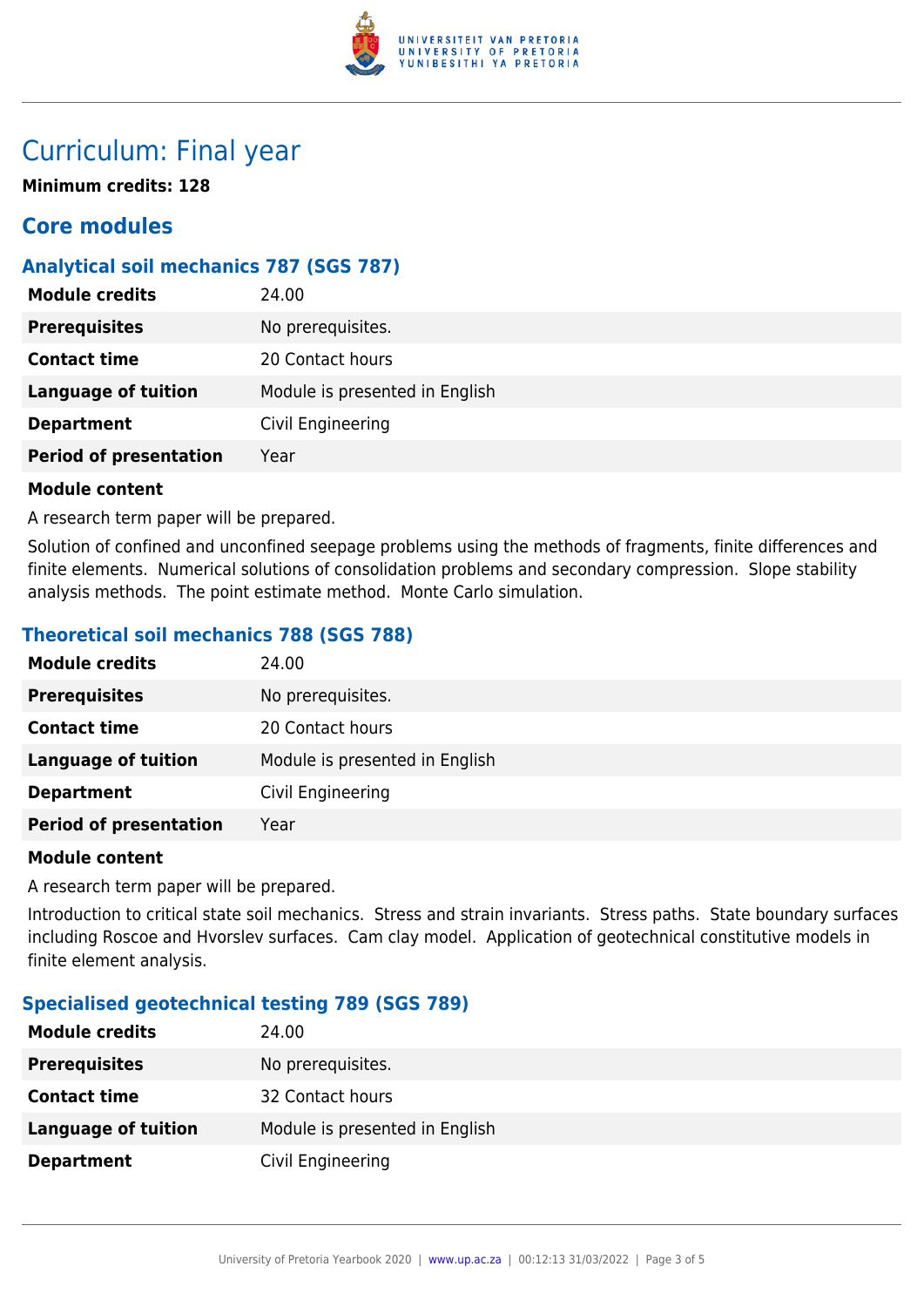

#### **Period of presentation** Year

#### **Module content**

A research term paper will be prepared.

Test procedures and interpretation of; Standard Penetration Test (SPT), Cone Penetration Test (CPT), Piezocone (CPTU) and seismic methods. Theory, application and interpretation of advanced geotechnical laboratory tests. Laboratory Instrumentation and calibration. Stress and strain conditions for laboratory tests. Triaxial stress space, stress paths. Triaxial tests, direct shear tests, oedometer test and Rowe cell test.

#### **Civil research 780 (SSC 780)**

| <b>Module credits</b>         | 32.00                          |
|-------------------------------|--------------------------------|
| <b>Contact time</b>           | 8 contact hours per year       |
| <b>Language of tuition</b>    | Module is presented in English |
| <b>Department</b>             | Civil Engineering              |
| <b>Period of presentation</b> | Year                           |

#### **Module content**

\*This is a compulsory module.

The course will require all honours students to conduct research in an appropriate field of civil engineering, linked to the main discipline in which the student specializes for their honours degree.

### **Elective modules**

#### **Applied statistical methods and optimisation 798 (SHC 798)**

| <b>Module credits</b>         | 24.00                          |
|-------------------------------|--------------------------------|
| <b>Prerequisites</b>          | No prerequisites.              |
| <b>Contact time</b>           | 40 Contact hours               |
| <b>Language of tuition</b>    | Module is presented in English |
| <b>Department</b>             | Civil Engineering              |
| <b>Period of presentation</b> | Year                           |

#### **Module content**

A research term paper will be prepared.

The course will apply some of the basics theories and methodologies in statistics and operations research to solve common civil engineering problems. The course seeks to demonstrate the use and application in the civil engineering field. Each of the applications seeks to determine how best to design and operate a system, usually under conditions requiring the allocation of scarce resources. Emphasis will be on the applications of these methods in common civil engineering practice. Some of the applications will include; optimum network design, maximum flow problem, project scheduling, queuing theory, probabilistic analysis, Markov chain applications, etc.